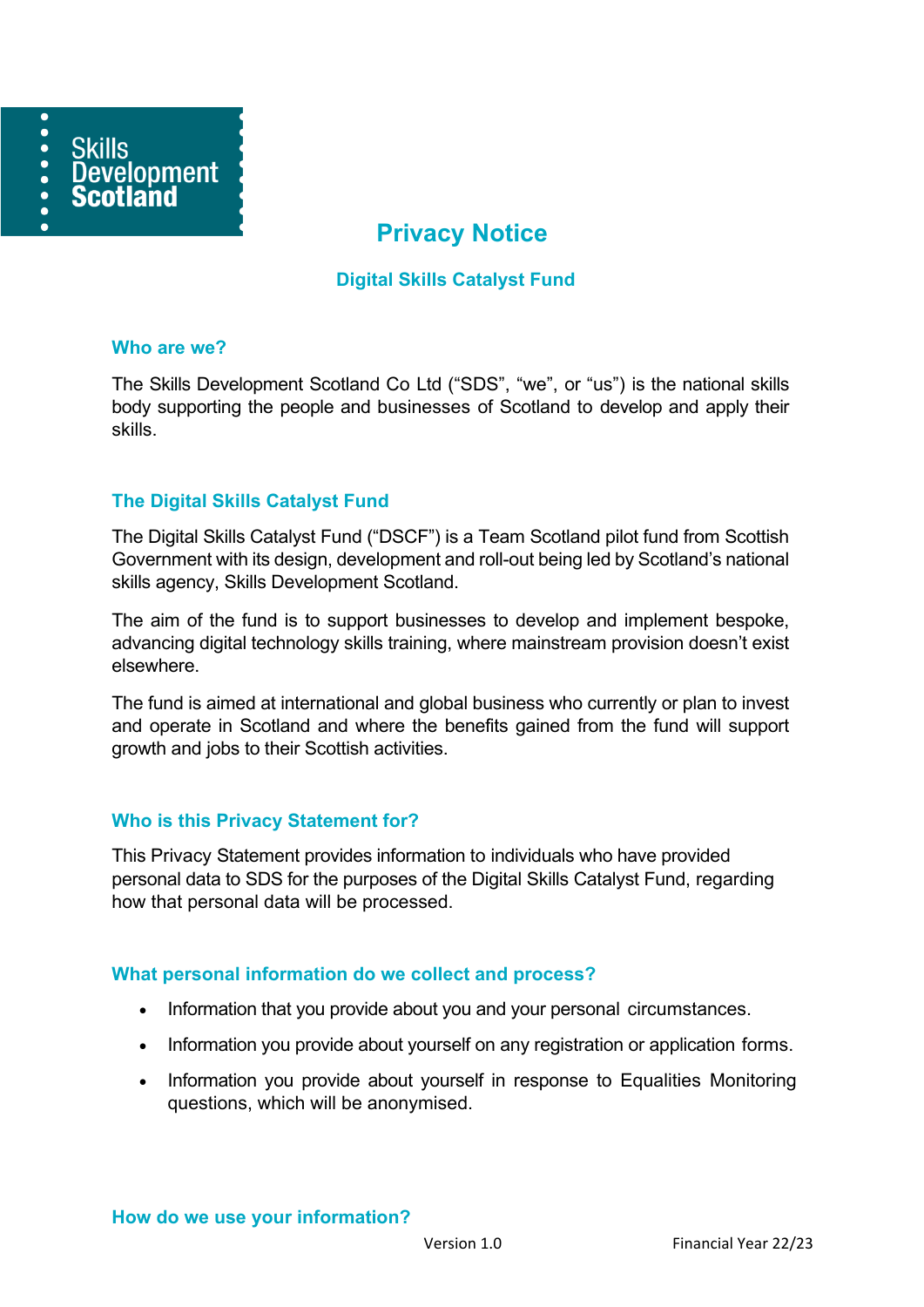|                | Type of<br>personal<br>informatio<br>n                                                                                         | Why does SDS use your<br>personal information?                                                                                                                                                                                                           | <b>Under what legal</b><br>basis does SDS use<br>your<br>personal information?                                                                                                                                                                     |
|----------------|--------------------------------------------------------------------------------------------------------------------------------|----------------------------------------------------------------------------------------------------------------------------------------------------------------------------------------------------------------------------------------------------------|----------------------------------------------------------------------------------------------------------------------------------------------------------------------------------------------------------------------------------------------------|
| $\mathbf{1}$ . | Personal<br>Information.                                                                                                       | To monitor our compliance with the<br>conditions of funding related to the<br><b>DSCF Programme and to ensure</b><br>that we are properly spending and<br>are accountable for those monies                                                               | Fair and lawful because<br>it is:<br>necessary for SDS to<br>comply with its legal<br>obligations<br>necessary for<br>$\bullet$<br>reasons of the public<br>interest<br>necessary for<br>$\bullet$<br>reasons of<br>substantial public<br>interest |
| 2.             | Contact<br>Information.                                                                                                        | To monitor, audit and evaluate the<br>quality of your individual training and<br>the DSCF Programme generally.<br>(Evaluating may include requesting<br>you to complete any questionnaire<br>issued by or on behalf of SDS<br>and/or Scottish Ministers) | Fair and lawful because<br>it is:<br>necessary for SDS<br>$\bullet$<br>to comply with its<br>legal obligations<br>necessary for reasons<br>of the public interest                                                                                  |
| 3.             | Special<br>category<br>information<br>(e.g.<br>ethnicity,<br>disability,<br>sexual<br>orientation)                             | To carry out equalities monitoring<br>and to ensure we meet our Equality<br>Act 2010 obligations                                                                                                                                                         | Fair and lawful because<br>it is:<br>necessary for SDS to<br>comply with its legal<br>obligations<br>necessary for reasons<br>of substantial public<br>interest                                                                                    |
| 4.             | Personal<br>information,<br>Special<br>category<br>information<br>(e.g.<br>ethnicity,<br>disability,<br>sexual<br>orientation) | To undertake statistical research<br>regarding the value and impact of<br>the DSCF Programme and to assist<br>with policy development.                                                                                                                   | Fair and lawful because<br>it is:<br>necessary for SDS<br>$\bullet$<br>to comply with its<br>legal obligations<br>necessary for<br>$\bullet$<br>reasons of the public<br>interest<br>necessary for reasons<br>of substantial public<br>interest    |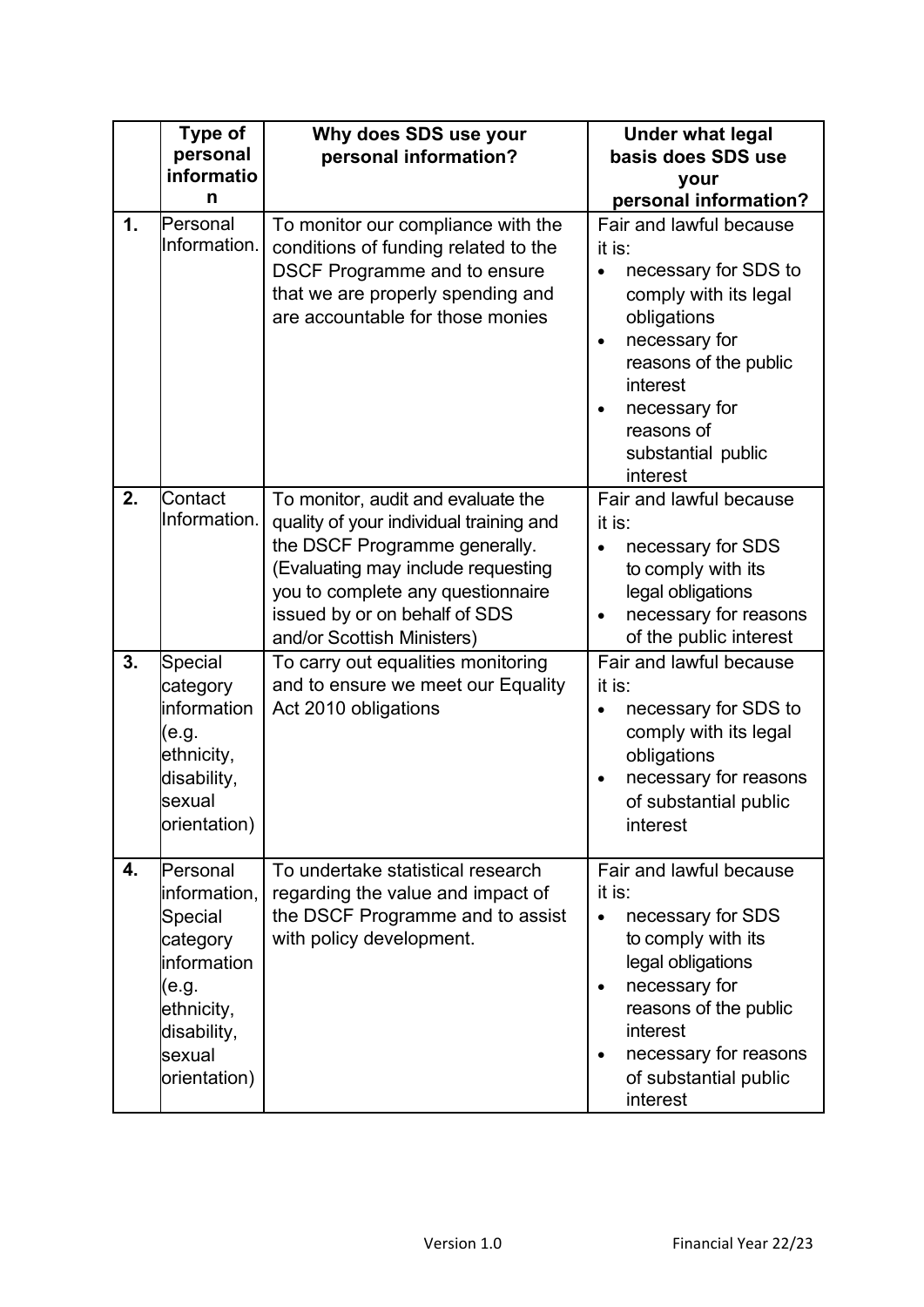## **When might we share your information?**

The information collected shall be held by us or on our behalf and may be passed by us to other public bodies concerned with one or more of the following:

- economic development
- skills development
- awards for vocational qualifications
- maintaining educational standards
- the provision of other public services or benefits
- our internal/external auditors in each case, to the extent required to fulfil their respective public functions.

Your following personal information will be visible on our database and will be accessible to SDS. The purpose of this information is to verify participants based on their evidence for eligibility, and to check whether or not applicants have already received funding by the Digital Skills Catalyst Fund:

- Your full name
- Age
- Postcode
- Email address

The information you provide to us about aspects such as your ethnicity and religion through the online Equality Monitoring form will be passed to Scottish Government as we are required to report on this information under the Equality Act (2010). It is not mandatory for any individuals to provide us with this information – you will have an option to answer 'Prefer Not to Say' to any of the questions. This information will not identify individuals when it is shared with the Scottish Government.

## **How do we protect your information?**

Skills Development Scotland maintain a high standard of both physical and network security designed to protect paper or electronic forms of storage to hold and process your personal information.

Information that we hold about you will be subject to rigorous safeguards to ensure that it isn't accessed or disclosed inappropriately. We also take steps to ensure that your information is not damaged or rendered unavailable to those who have a right to see it.

To meet confidentiality requirements for our customers, stakeholders, and staff, Skills Development Scotland has Confidentiality, Data Protection and Information Technology notices in place and we ensure that staff are fully aware of these and the associated guidance in relation to your personal information. These also apply when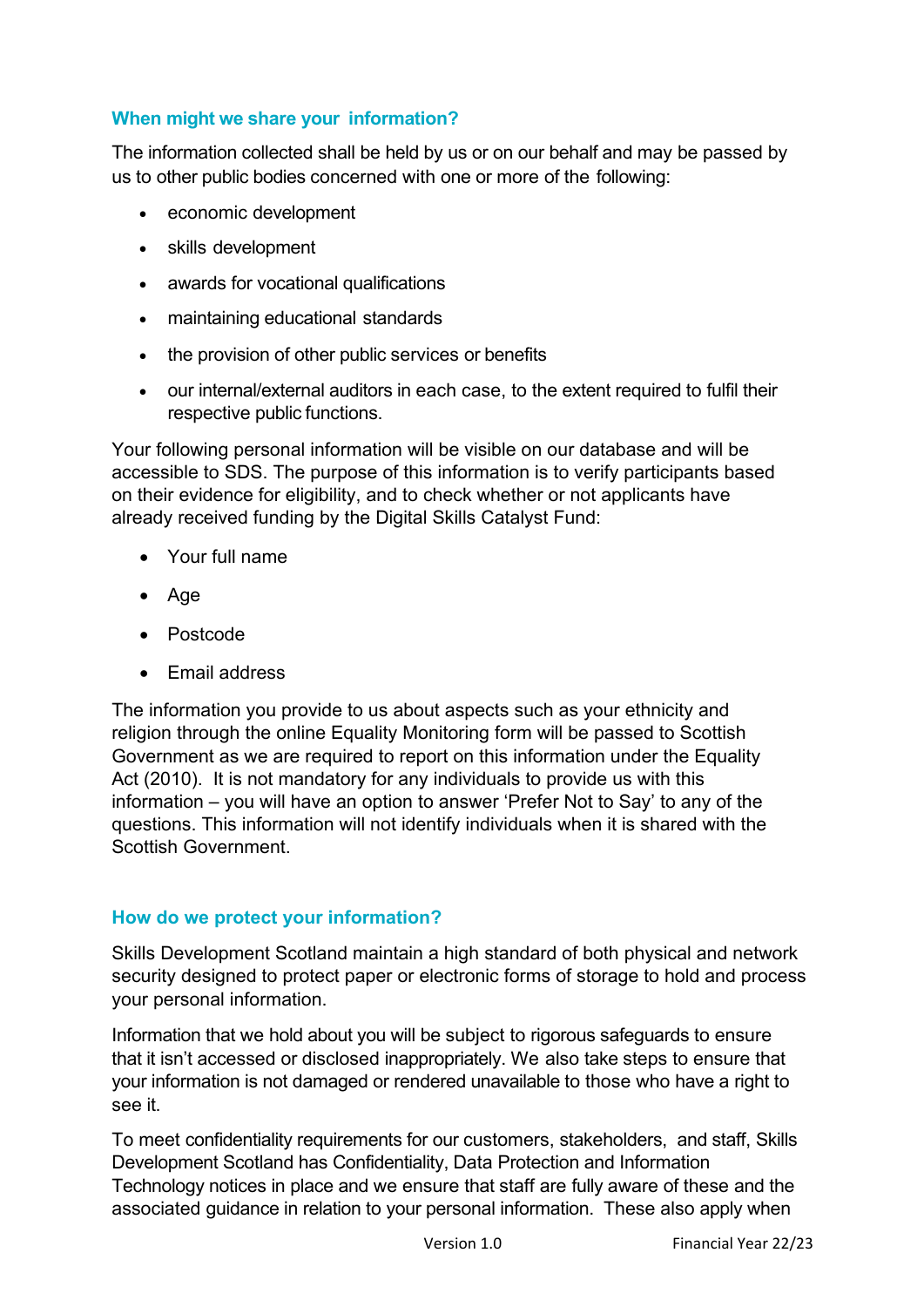we dispose of paper records and delete electronic information in ways that ensure that your information cannot berecreated.

## **How long do we store your information?**

Once you have been verified as a participant under the DSCF programme, your personal information will be stored in our systems for 5 years. This is to allow a period for us to audit, monitor, and evaluate participants on the fund.

If you require any further detail or clarification on how long we will keep your personal information for and our reason for doing so, please feel free to get in touch with us through the contact information provided in the contact sectionbelow.

### **Your Rights**

Under Data Protection legislation – including the UK GDPR and Data Protection Act 2018 - you have a number of rights in relation to how your personal information is processed.

If you wish to find out what these rights are, please see **[www.sds.co.uk/privacy](http://www.sds.co.uk/privacy)** and get in touch with [DPO@sds.co.uk](mailto:DPO@sds.co.uk) if you wish to find out more information or enact one of those rights.

## **Updating Information**

Please let us know if the personal information which we hold about you needs to be corrected or updated.

### **Notice Amendments**

We may update this privacy notice by posting a new version on the website and, where appropriate, we will notify you by email. Please check back frequently to see any updates or changes.

### **Data Controller**

The data controller responsible in respect of the information collected is The Skills Development Scotland Co. Limited, which is notified to the Information Commissioner as a data controller with registration number Z1445093.

If you remain dissatisfied with our response following any review related to a request you have made regarding your personal data, you are entitled to appeal to the Information Commissioner. Such an application should be sent to the following address:

Information Commissioners Office

Wycliffe House, Water Lane, Wilmslow SK9 5AF